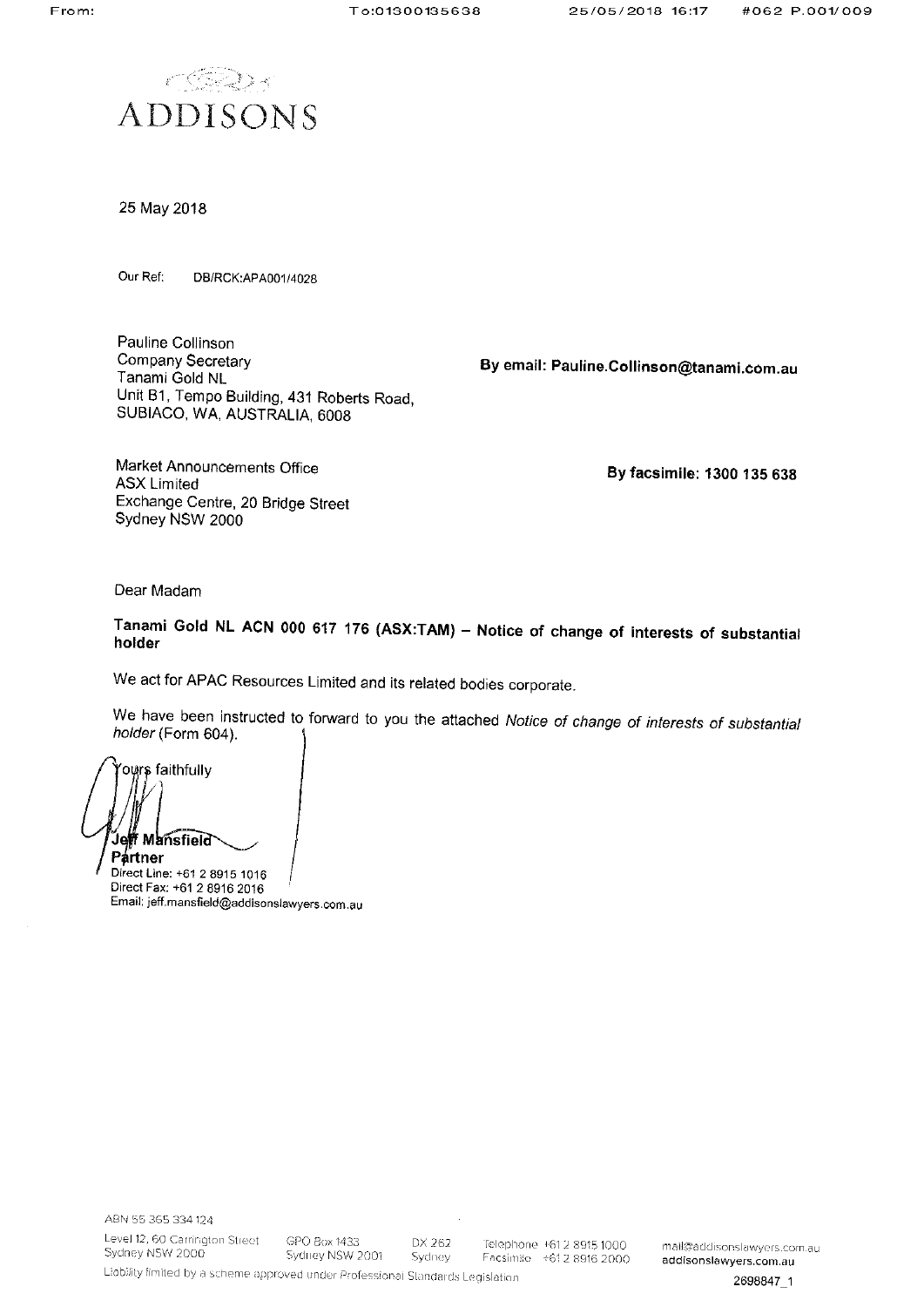$\mathcal{L}$ 

604 page 1/2 15 July 2001

# **Form 604**

**Corporations Act 2001** Section 671B

# Notice of change of interests of substantial holder

| To Company Name/Scheme                                              | TANAMI GOLD NL (TAM)                                                                                                                     |
|---------------------------------------------------------------------|------------------------------------------------------------------------------------------------------------------------------------------|
| ACN/ARSN                                                            | ACN 000 617 176                                                                                                                          |
| 1. Details of substantial holder (1)                                |                                                                                                                                          |
| Name                                                                | APAC Resources Limited and its related bodies corporate, including the<br>entities referred to in section 1 of Annexure A ("APAC Group") |
| ACN/ARSN (if applicable)                                            | N/A                                                                                                                                      |
| There was a change in the interests of the<br>substantial holder on | 23/05/2018                                                                                                                               |
| The previous notice was given to the company on                     | 06/02/2018                                                                                                                               |
| The previous notice was dated                                       | 05/02/2018                                                                                                                               |

### 2. Previous and present voting power

The total number of votes attached to all the voting shares in the company or voting interests in the scheme that the substantial holder or an associate (2) had a relevant interest (3) in when last required, and when now required, to give a substantial holding notice to the company or scheme, are as follows:

| Class of securities (4) | Previous notice                    |  | Present notice |                          |  |
|-------------------------|------------------------------------|--|----------------|--------------------------|--|
|                         | Voting power (5)<br>Person's votes |  | Person's votes | Votina power (5)<br>$ -$ |  |
|                         | section 2 of Annexure A<br>See     |  |                |                          |  |

### 3. Changes in relevant interests

Particulars of each change in, or change in the nature of, a relevant interest of the substantial holder or an associate in voting securities of the company or scheme, since the substantial holder was last required to give a substantial holding notice to the company or scheme are as follows:

| Date of<br>change | Person whose relevant<br>interest changed | Nature of<br>change (6) | Consideration<br>given in relation<br>to change (7) | Class and<br>number of<br>securities affected | Person's votes<br>affected |
|-------------------|-------------------------------------------|-------------------------|-----------------------------------------------------|-----------------------------------------------|----------------------------|
|                   |                                           | See                     | section 3 of Annexure A                             |                                               |                            |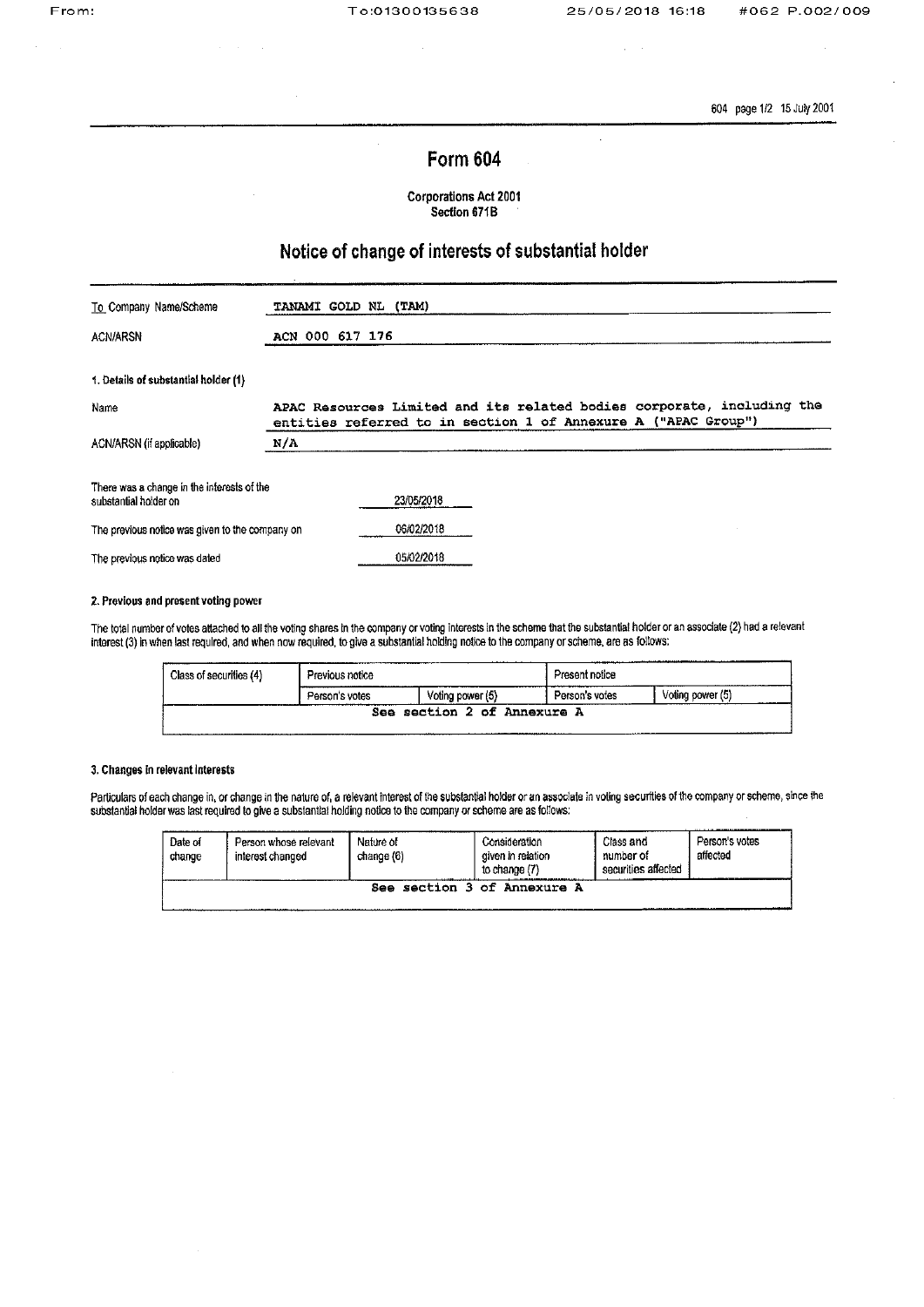$\ddot{\phantom{a}}$ 

 $\sigma_{\rm c}$  ,  $\sigma_{\rm c}$  ,  $\sigma_{\rm c}$ 

Particulars of each relevant interest of the substantial holder in voting securities after the change are as follows:

604 page 2/2 15 July 2001

### 4. Present relevant interests

 $\mathcal{A}=\mathcal{A}^{\dagger}$  , where  $\mathcal{A}^{\dagger}$ 

Person entitled Holder of Registered Class and Person's votes Nature of relevant holder of to be registered number of relevant interest securities securities as holder (8) interest (6) See section 4 of Annexure A

## 5. Changes in association

The persons who have become associates (2) of, ceased to be associates of, or have changed the nature of their association (9) with, the substantial holder in relation to voting interests in the company or scheme are as follows:

| Name and ACN/ARSN (if applicable) | <br>Nature of association   |
|-----------------------------------|-----------------------------|
|                                   | See section 5 of Annexure A |
|                                   |                             |

### 6. Addresses

The addresses of persons named in this form are as follows:

| Name<br>__<br>-------<br> | Address |                             |  |
|---------------------------|---------|-----------------------------|--|
|                           |         | See section 6 of Annexure A |  |
|                           |         |                             |  |

# Signature

| print name | Lau Tung Ni                                                                                                                                                                                                                    | capacity                                |            | <b>Company Secretary</b> |
|------------|--------------------------------------------------------------------------------------------------------------------------------------------------------------------------------------------------------------------------------|-----------------------------------------|------------|--------------------------|
|            |                                                                                                                                                                                                                                | $\bullet$                               |            |                          |
|            |                                                                                                                                                                                                                                |                                         |            |                          |
| sign here  | 20 YO MARKET WAS ARRESTED FOR THE RESIDENCE OF THE RESIDENCE OF THE RESIDENCE OF THE RESIDENCE OF THE RESIDENCE OF THE RESIDENCE OF THE RESIDENCE OF THE RESIDENCE OF THE RESIDENCE OF THE RESIDENCE OF THE RESIDENCE OF THE R | cate<br>All company was a<br>------<br> | 25/05/2018 | ____                     |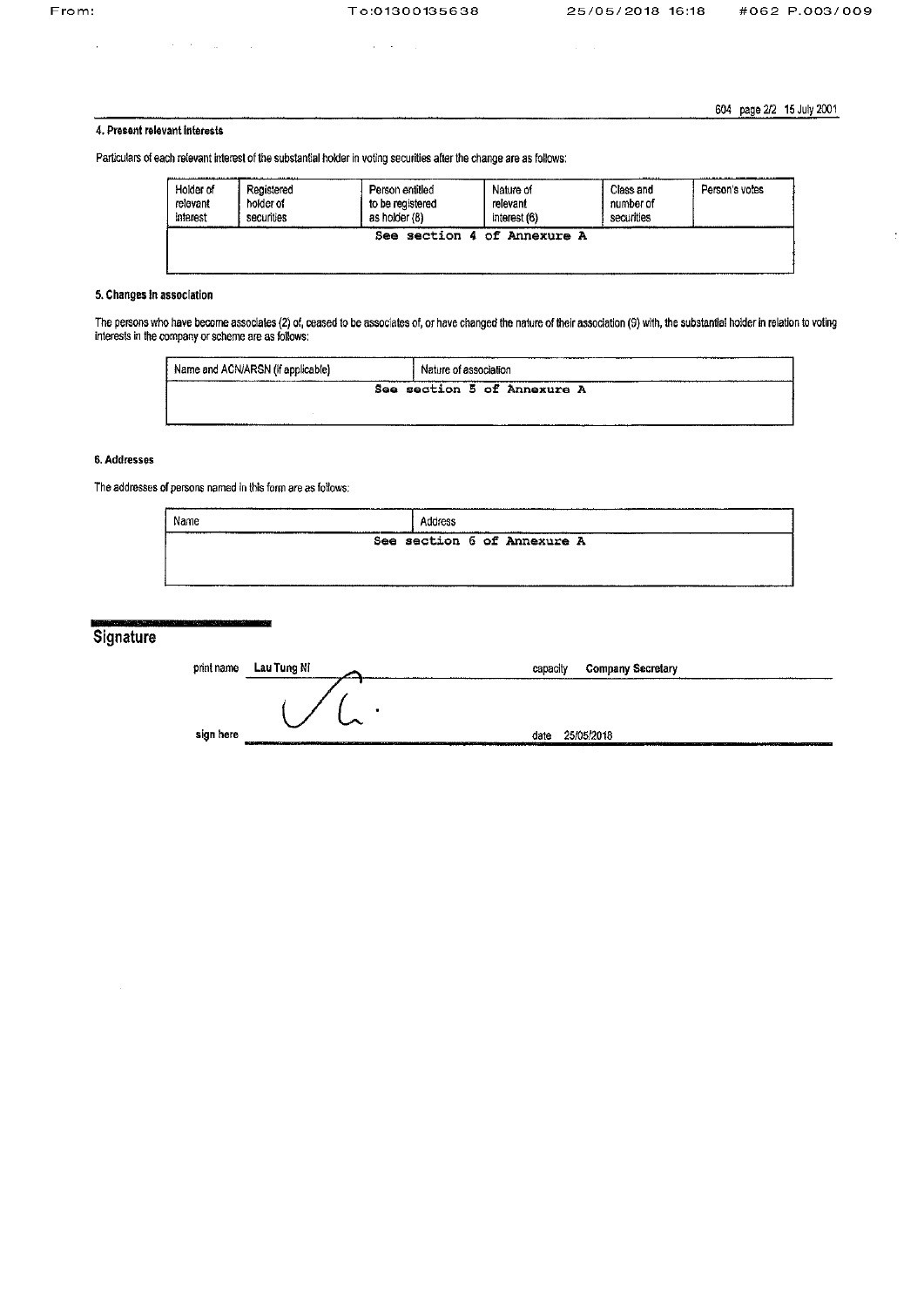$\mathcal{L}$ 

 $\mathcal{A}=\mathcal{A}=\mathcal{A}$  .

 $\alpha$  ,  $\beta$  ,  $\alpha$ 

### **DIRECTIONS**

- $(1)$ If there are a number of substantial holders with similar or related relevant interests (eg a corporation and its related corporations, or the manager and trustee of an equity trust), the names could be included in an annexure to the form. If the relevant interests of a group of persons are essentially similar, they may be referred to throughout the form as a specifically named group if the membership of each group, with the names and addresses of members is clearly set out in paragraph 6 of the form.
- $(2)$ See the definition of "associate" in section 9 of the Corporations Act 2001.
- $(3)$ See the definition of "relevant interest" in sections 608 and 671B(7) of the Corporations Act 2001.
- The voting shares of a company constitute one class unless divided into separate classes.  $(4)$
- The person's votes divided by the total votes in the body corporate or scheme multiplied by 100.  $(5)$
- $(6)$ Include details of:

 $\sim$ 

 $\mathcal{L}_{\rm{max}}$  and  $\mathcal{L}_{\rm{max}}$  and  $\mathcal{L}_{\rm{max}}$  and  $\mathcal{L}_{\rm{max}}$ 

- any relevant agreement or other circumstances because of which the change in relevant interest occurred. If subsection 671B(4) applies,  $(a)$ a copy of any document setting out the terms of any relevant agreement, and a statement by the person giving full and accurate details of any contract, scheme or arrangement, must accompany this form, together with a written statement certifying this contract, scheme or arrangement; and
- any qualification of the power of a person to exercise, control the exercise of, or influence the exercise of, the voting powers or disposal of  $(b)$ the securities to which the relevant interest relates (indicating clearly the particular securities to which the qualification applies).

See the definition of "relevant agreement" in section 9 of the Corporations Act 2001.

- $(7)$ Details of the consideration must include any and all benefits, money and other, that any person from whom a relevant interest was acquired has, or may, become entitled to receive in relation to that acquisition. Details must be included even if the benefit is conditional on the happening or not of a contingency. Details must be included of any benefit paid on behalf of the substantial holder or its associate in relation to the acquisitions, even if they are not paid directly to the person from whom the relevant interest was acquired.
- $(8)$ If the substantial holder is unable to determine the identity of the person (eg if the relevant interest arises because of an option) write "unknown".
- Give details, if appropriate, of the present association and any change in that association since the last substantial holding notice.  $(9)$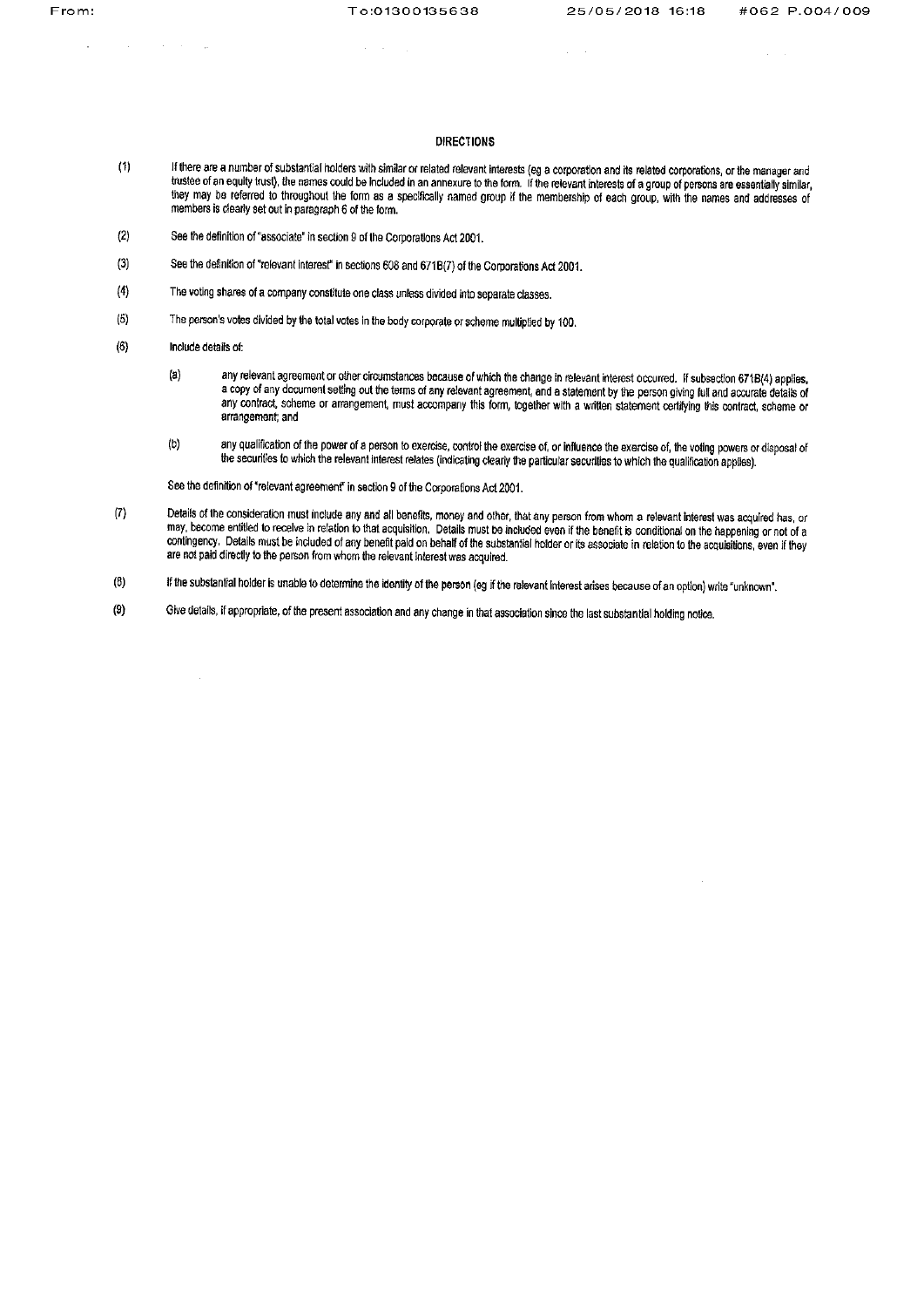Annexure "A"

# **Form 604** Notice of Change of Interests of Substantial Holder

## **Tanami Gold NL** ACN 000 617 176

This is Annexure "A" of 4 pages referred to in the Form 604 (Notice of Change of Interests of Substantial Holder), signed by me and dated 25 May 2018.

Signed: Lau Tung Ni

#### 1. Details of substantial holder

Substantial holder ("APAC Group")

APAC Resources Limited and its related bodies corporate, including the entities listed in the table in section 6 of this Annexure A under the heading "APAC Group Members" ("APAC Group")

#### 2. Previous and present voting power

| Class of securities (4)                  | Previous notice |                                                          | Present notice    |                                                          |
|------------------------------------------|-----------------|----------------------------------------------------------|-------------------|----------------------------------------------------------|
|                                          | Person's votes  | Voting power (5)                                         | Person's<br>votes | Voting power (5)                                         |
| Fully paid ordinary shares<br>("Shares") | 447.612.786     | 38.09%<br>(based on<br>1,175,097,046<br>Shares on issue) | 447, 612, 786     | 38.09%<br>(based on<br>1,175,097,046<br>Shares on issue) |

<sup>&</sup>lt;sup>1</sup> This figure includes the relevant interest in 447,612,786 Shares held by Accolade Services and Sun Hung Kai Investment Services Limited (as custodians). Those Shares are the same Shares which were the subject of the APAC Group's Notice of initial substantial holder dated 5 February 2018 (Initial Notice). As indicated in the Initial Notice, Allied Properties Resources Limit related entities listed in Annexure "B" (Allied Group) has a relevant interest in the Shares. Prior to 23 May 2018, APAC Group did not have a relevant<br>interest in the Shares but may have been regarded as being associated w Notice (SSA).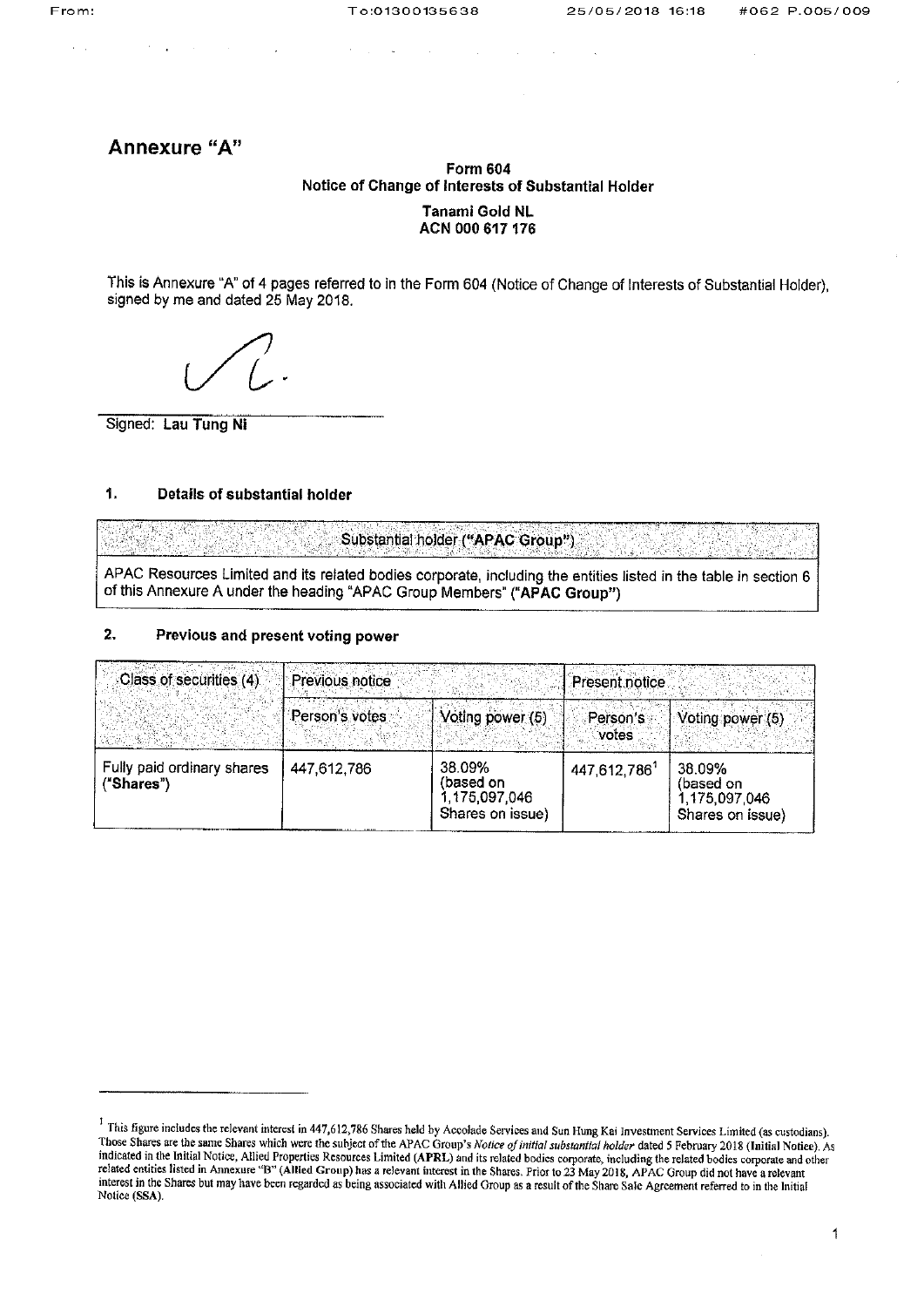$\omega_{\rm c}$  ,  $\omega$ 

 $\alpha = \alpha$ 

#### $3.$ Changes in relevant interests

| Date of<br>change | Person whose<br>relevant interest<br>changed | Nature of change (6)                                                                                                                                                                                                                                                                                             | Consideration<br>given in<br>relation to<br>change (7) | Class and<br>number of<br>securities<br>affected | Person's votes<br>affected |
|-------------------|----------------------------------------------|------------------------------------------------------------------------------------------------------------------------------------------------------------------------------------------------------------------------------------------------------------------------------------------------------------------|--------------------------------------------------------|--------------------------------------------------|----------------------------|
| 23/05/2018        | <b>APAC Group</b>                            | As a result of the SSA.<br>APAC Group acquired<br>a relevant interest in<br>the Shares pursuant to<br>section 609(7) of the<br>Corporations Act 2001<br>(Cth) (Act) following<br>shareholder approval<br>being granted by TAM<br>shareholders pursuant<br>to section 611 item 7<br>of the Act on<br>23 May 2018. | N/A                                                    | 447,612,786<br>Shares <sup>2</sup>               | 447,612,786                |

### 4. Present relevant interests

| Holder of<br>relevant<br>interest. | Registered holder of<br>securities                                                                        | Person<br>entitled to be<br>registered as<br>holder (8) | Nature of relevant<br>interest $(6)$ | Class and number<br>of securities | Person's<br>votes. |
|------------------------------------|-----------------------------------------------------------------------------------------------------------|---------------------------------------------------------|--------------------------------------|-----------------------------------|--------------------|
| <b>APAC</b><br>Group               | Accolade Services as<br>custodian                                                                         | <b>APRL</b>                                             | Pursuant to the<br><b>SSA</b>        | 377,612,786<br><b>Shares</b>      | 377,612,786        |
| <b>APAC</b><br>Group               | Sun Hung Kai<br><b>Investment Services</b><br>Limited <client<br>Account&gt; (as<br/>nominee)</client<br> | APRL                                                    | Pursuant to the<br><b>SSA</b>        | 70,000,000<br><b>Shares</b>       | 70,000,000         |

#### 5. **Changes in association**

| N/A                               | <b>N/A</b>            |
|-----------------------------------|-----------------------|
| Name and ACN/ARSN (if applicable) | Nature of association |

#### $6.$ **Addresses**

| Name                          | <b>Address</b>                                                                                        |
|-------------------------------|-------------------------------------------------------------------------------------------------------|
| <b>APAC Group Members</b>     |                                                                                                       |
| <b>APAC Resources Limited</b> | Room 2304, 23 <sup>rd</sup> Floor, Allied Kajima Building,<br>138 Gloucester Road, Wanchai, Hong Kong |

<sup>&</sup>lt;sup>2</sup> As noted in footnote 1 above, the Shares are held by Accolade Services and Sun Hung Kai Investment Services Limited (as custodians) and Allied Group has a relevant interest in the Shares.

 $\sim$ 

 $\mathcal{L}(\mathcal{A})=\mathcal{L}(\mathcal{A})$  ,  $\mathcal{L}(\mathcal{A})$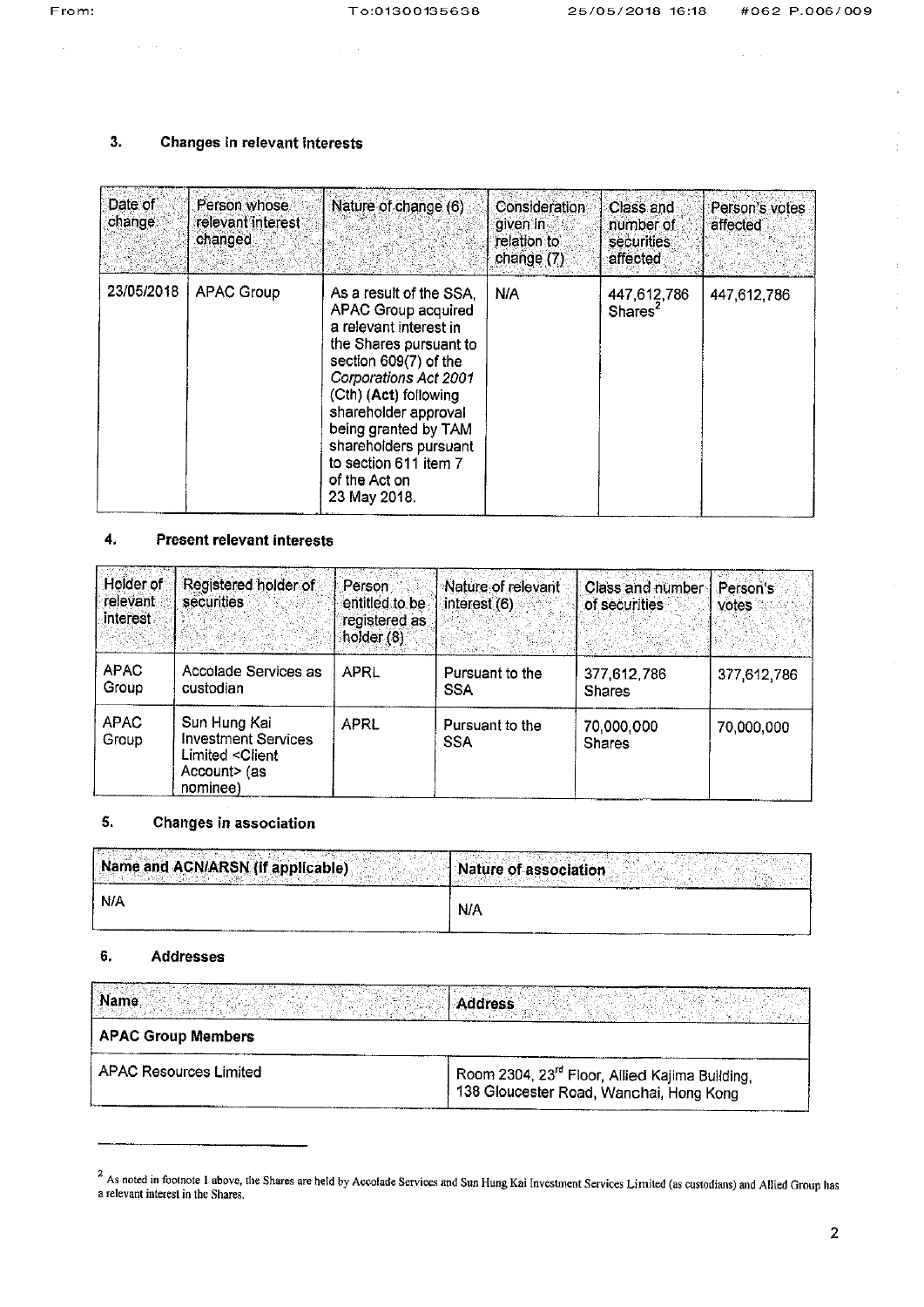$\mathcal{A}^{\mathcal{A}}$  , and the set of the set of the set of the set of the set of the set of the set of the set of the set of the set of the set of the set of the set of the set of the set of the set of the set of the set of t

 $\mathcal{L}^{\text{max}}_{\text{max}}$  and  $\mathcal{L}^{\text{max}}_{\text{max}}$ 

| <b>Name</b>                                      | <b>Address</b>                                                                                            |
|--------------------------------------------------|-----------------------------------------------------------------------------------------------------------|
| <b>APAC Resources Mining Limited</b>             | C/- Room 2304, 23 <sup>rd</sup> Floor, Allied Kajima Building,<br>138 Gloucester Road, Wanchai, Hong Kong |
| Accardo Investments Limited                      | As above                                                                                                  |
| <b>APAC Resources Asia Limited</b>               | As above                                                                                                  |
| <b>APAC Resources Assets Limited</b>             | As above                                                                                                  |
| <b>APAC Resources Beijing Limited</b>            | As above                                                                                                  |
| <b>APAC Resources China Limited</b>              | As above                                                                                                  |
| APAC Resources Commodity Trading Limited         | As above                                                                                                  |
| APAC Resources Investment Holding Limited        | As above                                                                                                  |
| <b>APAC Resources Investments Limited</b>        | As above                                                                                                  |
| <b>APAC Resources Management Limited</b>         | As above                                                                                                  |
| APAC Resources (Qingdao) Company Limited         | As above                                                                                                  |
| APAC Resources Shanghai Limited                  | As above                                                                                                  |
| APAC Resources Strategic Holdings Limited        | As above                                                                                                  |
| APAC Resources Treasury Management Limited       | As above                                                                                                  |
| Asia Cheer Trading Limited                       | As above                                                                                                  |
| First Landmark Limited                           | As above                                                                                                  |
| Fortune Arm Limited                              | As above                                                                                                  |
| Fortune Desire Investments Limited               | As above                                                                                                  |
| Mount Sun Investments Limited                    | As above                                                                                                  |
| Ruiyu (Shanghai) Investment Consulting Co., Ltd. | As above                                                                                                  |
| Sino Chance Trading Limited                      | As above                                                                                                  |
| Shanghai Merchants Holdings Limited              | As above                                                                                                  |
| Super Grand Investments Limited                  | As above                                                                                                  |
| Ultimate Smart Holdings Limited                  | As above                                                                                                  |
| <b>Ultra Effort Limited</b>                      | As above                                                                                                  |
| Other                                            |                                                                                                           |
| Allied Group - see Annexure B                    | See Annexure B                                                                                            |
| <b>Accolade Services</b>                         | C/- Accolade Services, GPO Box D150, Perth WA<br>6840                                                     |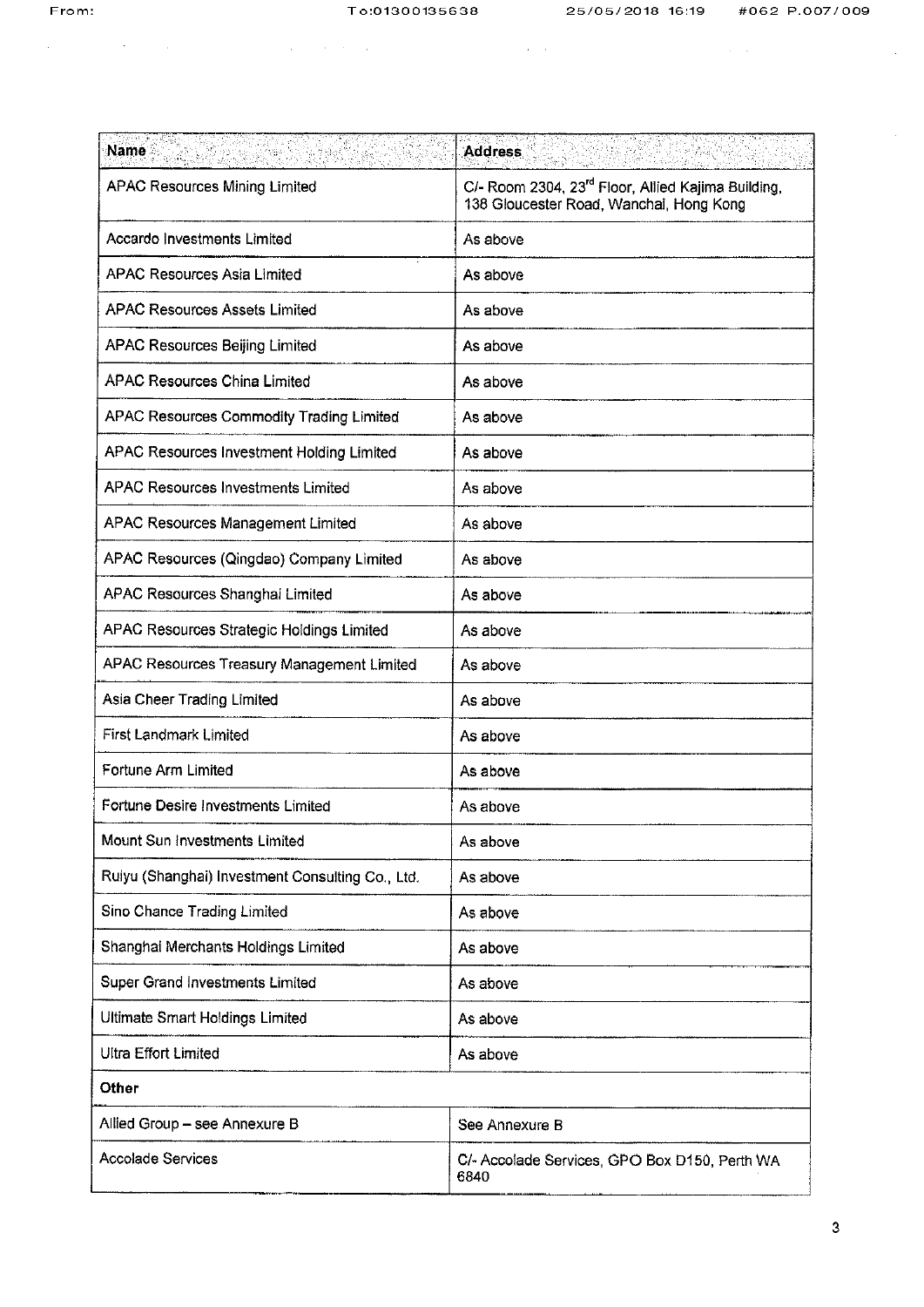$\mathcal{L}_{\text{max}}$  , where  $\mathcal{L}_{\text{max}}$  ,  $\mathcal{L}_{\text{max}}$ 

 $\label{eq:2.1} \frac{1}{\sqrt{2}}\left(\frac{1}{\sqrt{2}}\right)^{2} \left(\frac{1}{\sqrt{2}}\right)^{2} \left(\frac{1}{\sqrt{2}}\right)^{2} \left(\frac{1}{\sqrt{2}}\right)^{2} \left(\frac{1}{\sqrt{2}}\right)^{2} \left(\frac{1}{\sqrt{2}}\right)^{2} \left(\frac{1}{\sqrt{2}}\right)^{2} \left(\frac{1}{\sqrt{2}}\right)^{2} \left(\frac{1}{\sqrt{2}}\right)^{2} \left(\frac{1}{\sqrt{2}}\right)^{2} \left(\frac{1}{\sqrt{2}}\right)^{2} \left(\$ 

 $\mathcal{L}_{\text{max}}$  and  $\mathcal{L}_{\text{max}}$ 

 $\mathcal{L}(\mathcal{L}(\mathcal{L}))$  is the set of the set of the set of the set of the set of the set of the set of the set of the set

| <b>Name</b>                              | <b>\ddress</b>                                                                      |
|------------------------------------------|-------------------------------------------------------------------------------------|
| Sun Hung Kai Investment Services Limited | 42 <sup>nd</sup> Floor, Lee Garden One, 33 Hysan Avenue,<br>Causeway Bay, Hong Kong |